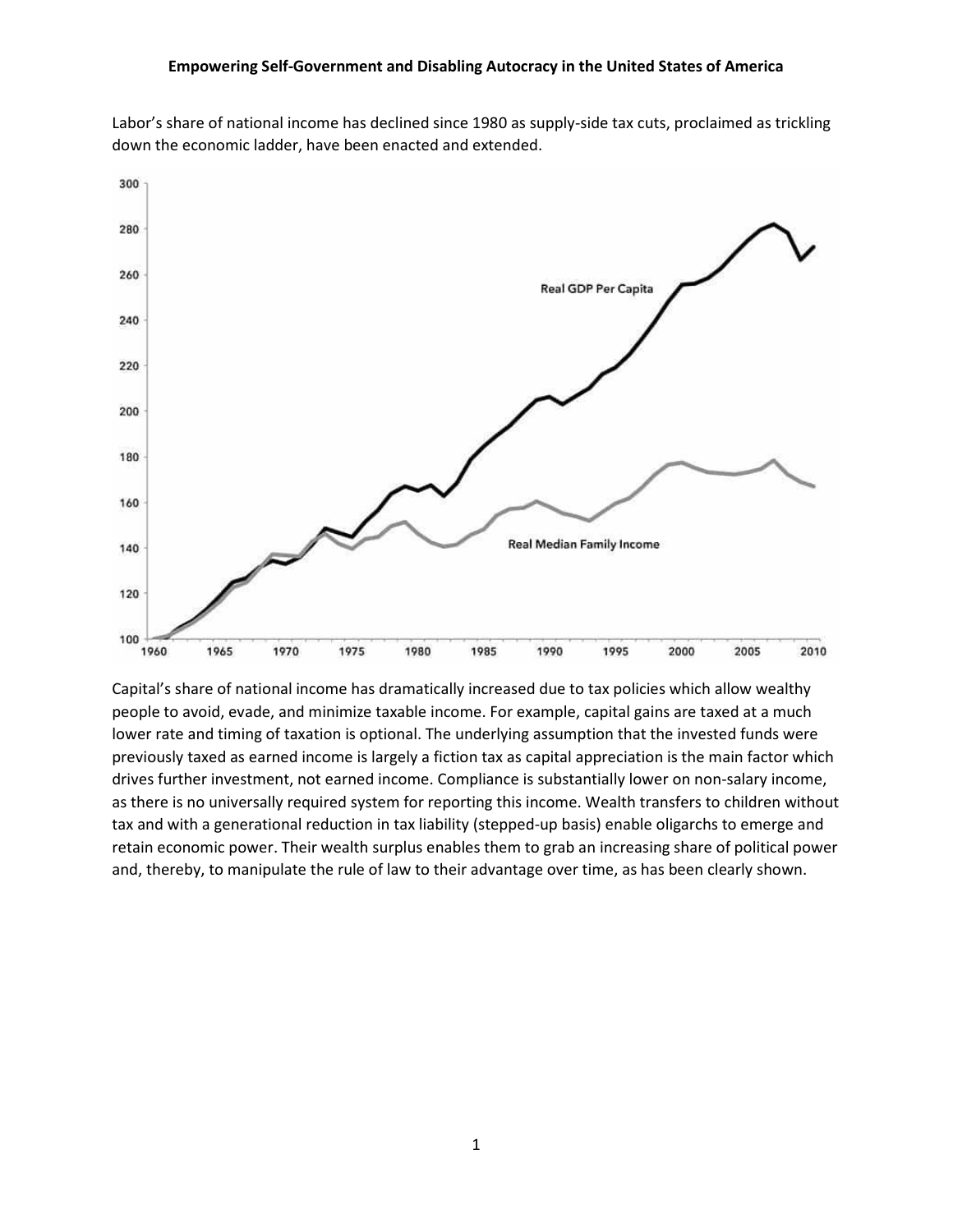

Rural and manufacturing-based economies have fared worse than urban economies over the past 40 years. Relative incomes are lower overall as rural economies age out due to ag equipment productivity improvements which transfer rural wealth and land ownership into fewer hands, and manufacturing has moved offshore, accelerating the decline in working class income levels.

Education attainment has exacerbated the decline in purchasing power among those with less education as the national economy moves away from resource extraction and hands-on manufacturing toward knowledge-based industries



U.S. educational attainment for adults age 25 and older, 2000 and 2019

Note: Metro/nonmetro status determined by Office of Management and Budget's 2018 metropolitan area definitions Source: USDA, Economic Research Service using data from the U.S. Department of

Commerce, Bureau of the Census, Census 2000 and 2019 American Community Survey.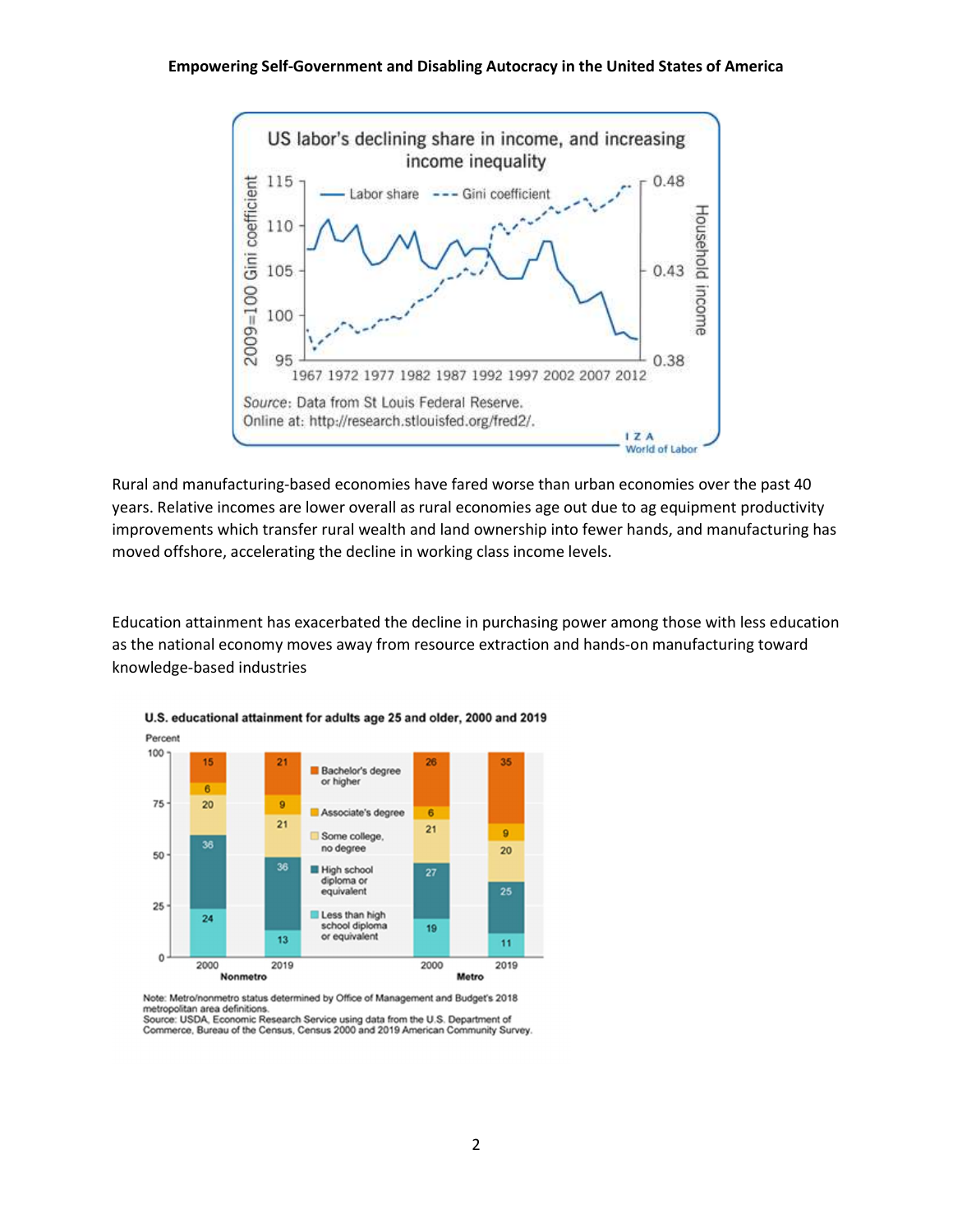Minimum wage suppression and artificially low federal poverty guidelines distort the lower end of the labor market, increasing required subsidies from state and federal governments, while effectively subsidizing upper income and wealthy people, who are the primary consumers of discretionary goods and services.



**Economic Policy Institute**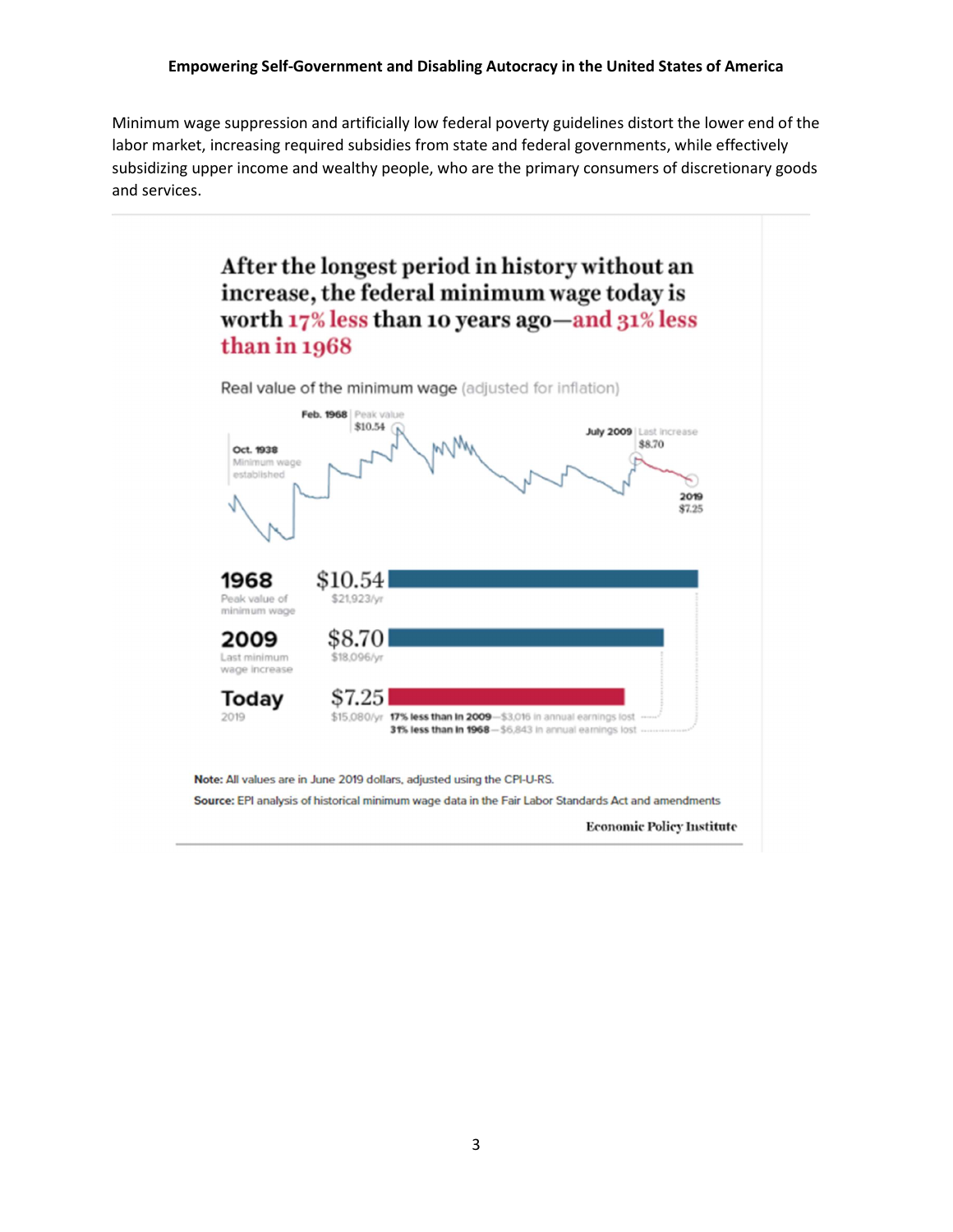Blue states' share of federal income taxes effectively subsidizes expenditures in Red states. Red state politicians proclaim the benefits of smaller government, despite the fact that lower expenditures in their Red states would further lower the standard of living of their constituents as compared to those who live in Blue states



4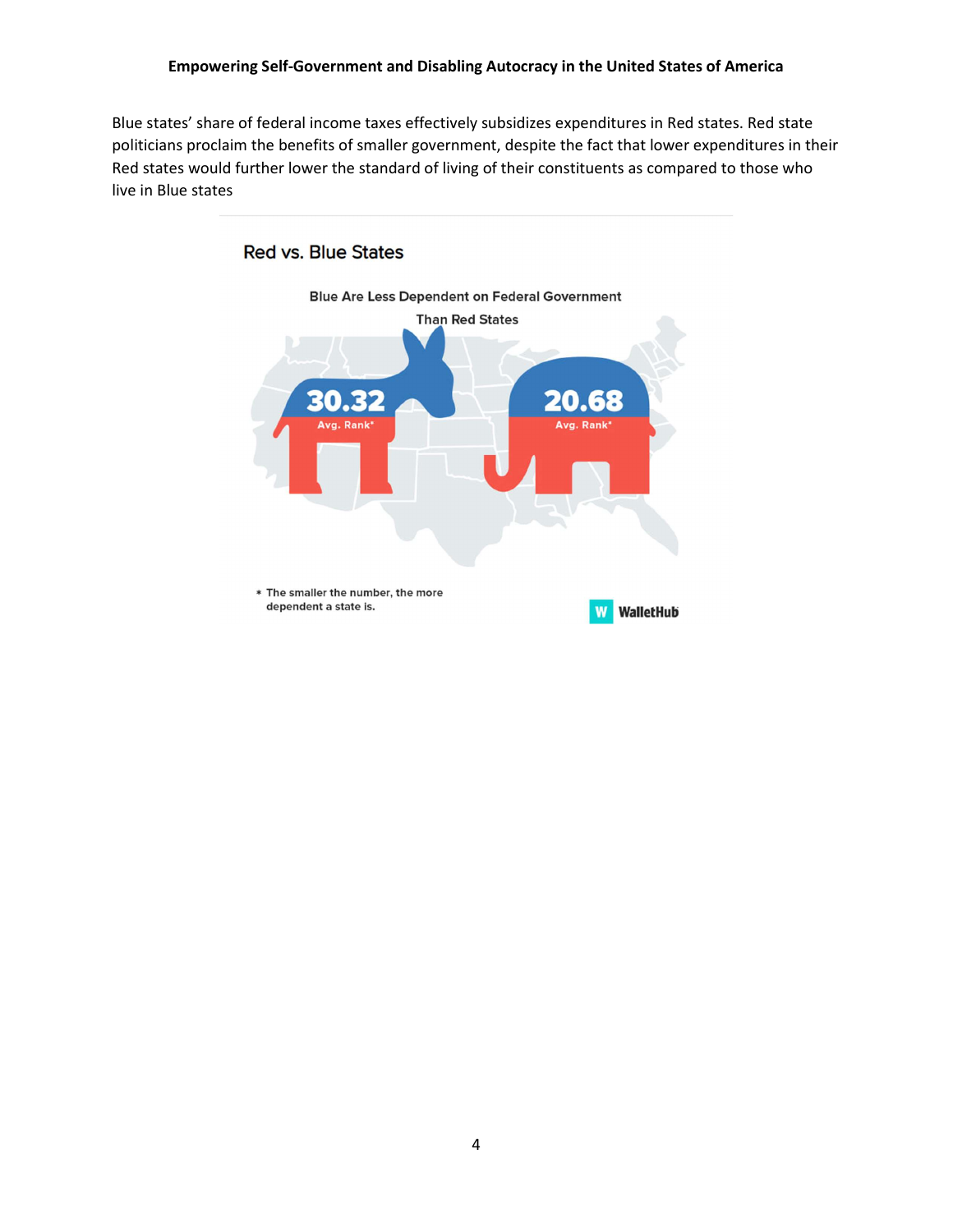#### Dependency on Federal Government (1 is highest, 50 is lowest) High Depende... High Depende... Low Dependen... Low Dependen... **EMBED ON YOUR WEBSITE** 50 GDP per capita (1 is highest, 50 is low... AR ID FL 40 MI ŔI 30 WI OR SD  $20$ PA NH MD  $10$ WY AK  $\sf ND$ NY  $\circlearrowright$  $\ominus$  $\overline{0}$  $\circ$  $\gtrsim$ SO. 50

Empowering Self-Government and Disabling Autocracy in the United States of America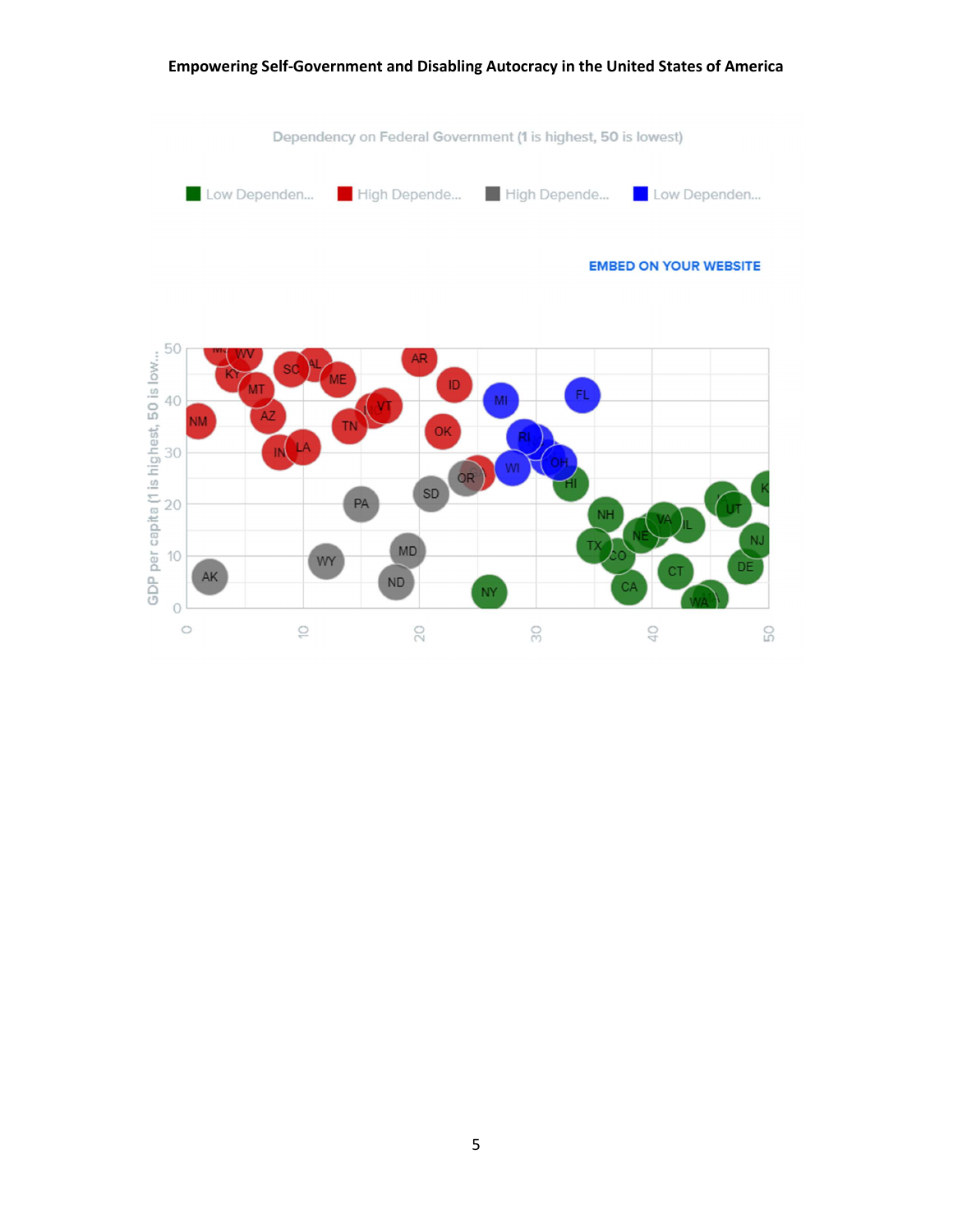Lower incomes are concentrated in historically red-lined urban areas and broadly spread across former manufacturing strongholds and rural areas largely in Red states, which comprise most of the land base in America.



### Visualcapitalist.com

Minimum lot size and maximum density rules drive housing prices and rents up, effectively pricing lower income people from much of suburbia, whatever their melanin level. This creates concentrated pockets of poverty for lower income service workers who are unable to afford to live in the communities they serve.

Middle income families are also increasingly at risk of price-outs and ability to accumulate housing related wealth as the concentration of wealth increases and housing prices are bid up by those seeking better returns on tangible assets than are available from other asset classes.

Together, these trends, a misinformed citizenry, and the Big Lie are moving large swaths of American citizens toward autocracy – "I alone can fix it," from the guy who could not even manage his daddy's inherited money and lost it all in Atlantic City.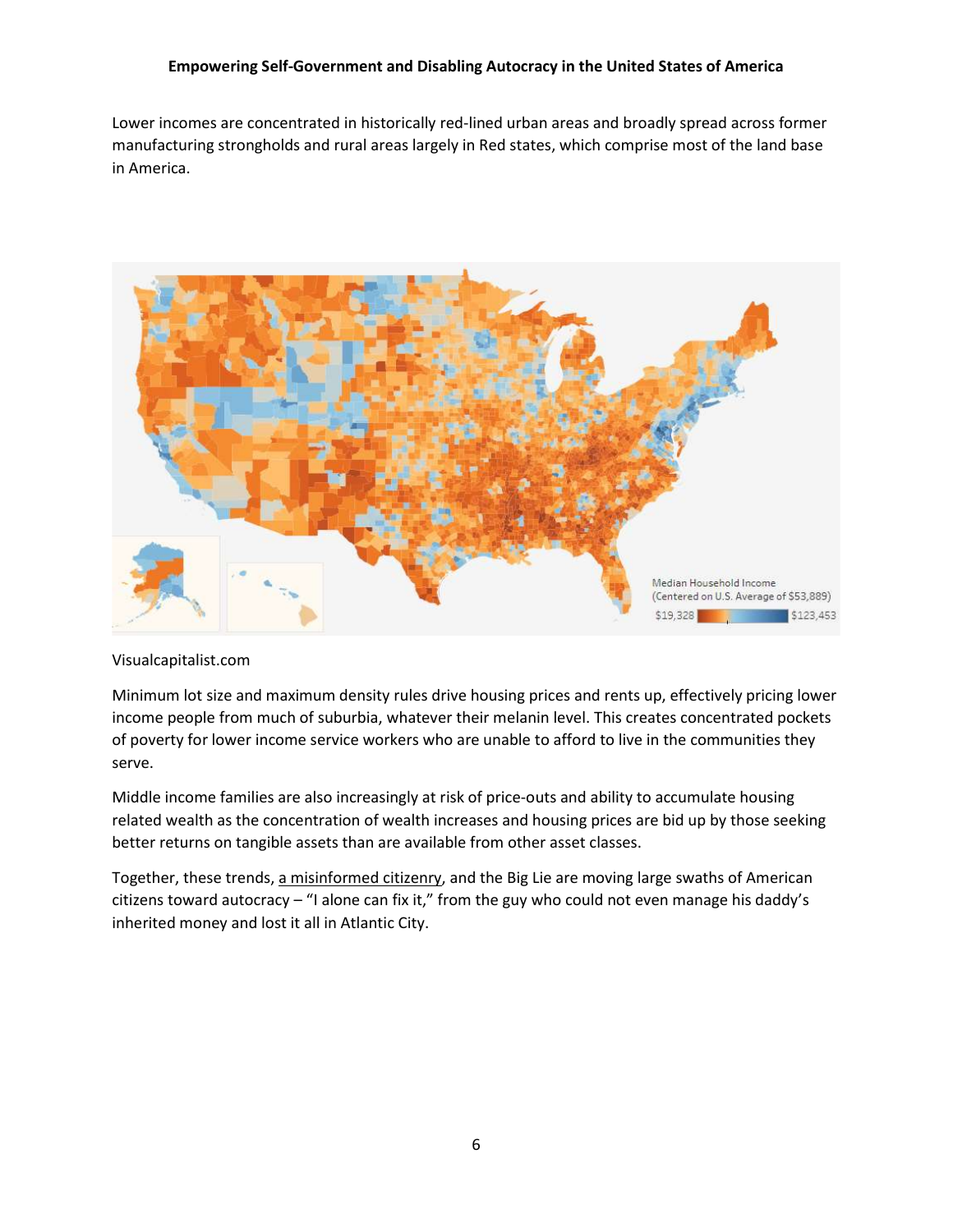Some practical, and therefore politically powerful solutions, to the present threat to self-government (esoterically known as democracy)

- 1. Reverse recent economic trends where feasible the infrastructure packages, taken together, are the best short-term hope to save democracy by delivering real improvements quickly, but only if voting rights are preserved.
- 2. Develop a relentless clear communications strategy about the last 40 years of supply side/trickle-down policies – labor's share of national income has been diminished by Republican tax policies, costing every American family income, about \$3,000 to \$4,000 per worker per year in current dollars. Republican tax policy has starved government revenues and increased the national debt to levels which cannot be sustained over time without dramatic increases in economic productivity. Republican's consistent reduction in tax levels and capital gains tax rates have led to increasing wealth concentration which accelerates over time, further reducing labor's share of national income, and dramatically reducing upward mobility as time goes by. America has a substantially lower level of public expenditures than other advanced economies. This further reduces upward mobility and overall economic growth over generations as world economies move increasingly toward innovation as the basis for human progress.
- 3. Disable the Big Lie Tough in the short run but essential. Large geographic swaths of the US with low population density are right-leaning. So, this self-referential group naturally picks up on the Big Lie since virtually everyone they routinely come in contact with voted in a similar fashion. Political leaders opportunistically seeded this Big Lie, then simply amplified and repeated it – the same strategy the Josef Goebbels propagandized for Hitler; that Roy Cohn learned from Joe McCarthy and taught Donald Trump.

Eventually the Big Lie will be defeased - but if we lose small "d" democracy in the meantime, it may take centuries to regain People-based self-government. For example, Plessey v Ferguson (1896) reversed in a very practical way the  $14<sup>th</sup>$  Amendment (1868) until the advent of the Civil Rights Act in 1964. Ratification of the 15<sup>th</sup> Amendment on voting rights came in 1870, the Voting Rights Act enabling that Amendment not until 1965. As a practical matter, we lost 100 years of progress toward empowering ALL the People. We cannot permit this to happen yet again.

4. Voting, including the ability to effectively motivate and turn out People AND retaining the broadest possible swath of voters as the electorate, are the short term keys to defeasing the Big Lie. Delivering and COMMUNICATING real improvements in People's lives is key to motivating People to actually show up.